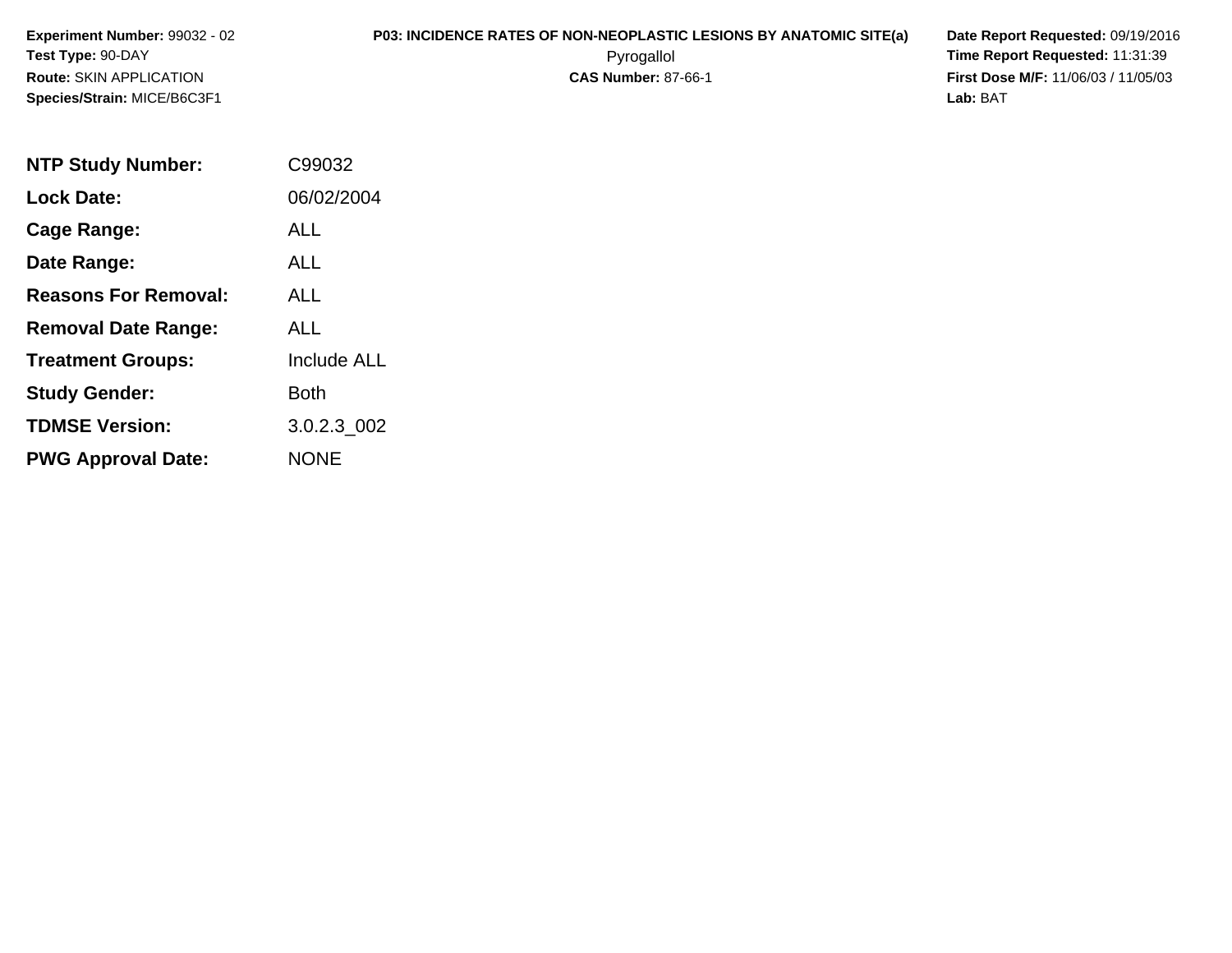**Disposition SummaryAnimals Initially In Study <sup>10</sup> <sup>10</sup> <sup>10</sup> <sup>10</sup> <sup>10</sup> <sup>10</sup> Early DeathsSurvivors Terminal Sacrifice <sup>10</sup> <sup>10</sup> <sup>10</sup> <sup>10</sup> <sup>10</sup> <sup>10</sup> Animals Examined Microscopically <sup>10</sup> <sup>10</sup> <sup>10</sup> <sup>10</sup> <sup>10</sup> <sup>10</sup>** ALIMENTARY SYSTEMEsophaguss (10) (0) (0) (0) (0) (0) (0) (0) (10) **Gallbladder**  (10) (0) (0) (0) (0) (10) Infiltration Cellular, Polymorphonuclear $1 (10%)$ Intestine Large, Cecum (10) (0) (0) (0) (0) (10) Intestine Large, Colonn (10) (0) (0) (0) (0) (0) (0) (0) (10) Intestine Large, Rectumm (10) (0) (0) (0) (0) (0) (10) (10) Intestine Small, Duodenumm (10) (0) (0) (0) (0) (10) (10) Intestine Small, Ileum (10) (0) (0) (0) (0) (10) Intestine Small, Jejunum (10) (0) (0) (0) (0) (10) Peyer's Patch, Hyperplasia, Lymphoidd and the contract of the contract of the contract of the contract of the contract of the contract of the contract of the contract of the contract of the contract of the contract of the contract of the contract of the cont Liver (10) (0) (0) (0) (0) (10) Hematopoietic Cell Proliferationn  $2(20\%)$ Inflammationn  $1(10\%)$  3 (30%) Pancreass (10) (0) (0) (0) (0) (0) (0) (0) (0) (10) Salivary Glandss (10) (0) (0) (0) (0) (0) (0) (0) (0) (10) Stomach, Forestomachh (10) (0) (0) (0) (0) (0) (0) (0) (0) (10) Stomach, Glandular (10) (0) (0) (0) (0) (10) **Experiment Number:** 99032 - 02 **P03: INCIDENCE RATES OF NON-NEOPLASTIC LESIONS BY ANATOMIC SITE(a) Date Report Requested:** 09/19/2016 **Test Type:** 90-DAY Pyrogallol **Time Report Requested:** 11:31:39 **Route:** SKIN APPLICATION**First Dose M/F:** 11/06/03 / 11/05/03<br>**Lab:** BAT **Species/Strain:** MICE/B6C3F1 **Lab:** BAT**B6C3F1 MICE MALE 0 MG/KG38 MG/KG 75 MG/KG 150 MG/KG 300 MG/KG 600 MG/KG**

CARDIOVASCULAR SYSTEMBlood Vessel (10) (0) (0) (0) (0) (10) **Heart** t the contract of  $(10)$ (0) (0) (0) (0) (10)

## ENDOCRINE SYSTEM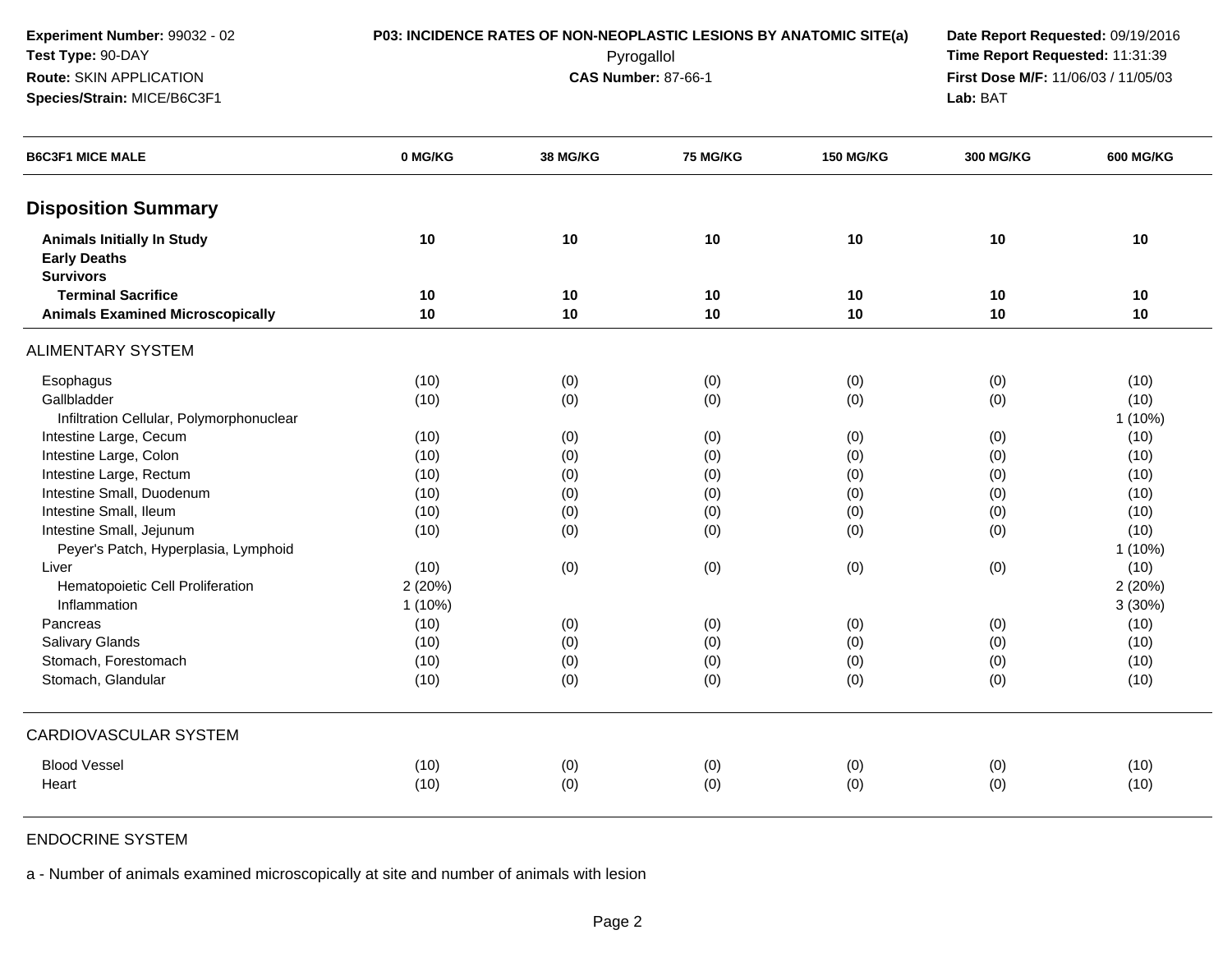| Experiment Number: 99032 - 02<br>Test Type: 90-DAY<br>Route: SKIN APPLICATION |           | P03: INCIDENCE RATES OF NON-NEOPLASTIC LESIONS BY ANATOMIC SITE(a) | Pyrogallol<br><b>CAS Number: 87-66-1</b> |                  | Date Report Requested: 09/19/2016<br>Time Report Requested: 11:31:39<br>First Dose M/F: 11/06/03 / 11/05/03 |                  |
|-------------------------------------------------------------------------------|-----------|--------------------------------------------------------------------|------------------------------------------|------------------|-------------------------------------------------------------------------------------------------------------|------------------|
| Species/Strain: MICE/B6C3F1                                                   |           |                                                                    |                                          |                  | Lab: BAT                                                                                                    |                  |
| <b>B6C3F1 MICE MALE</b>                                                       | 0 MG/KG   | 38 MG/KG                                                           | <b>75 MG/KG</b>                          | <b>150 MG/KG</b> | <b>300 MG/KG</b>                                                                                            | <b>600 MG/KG</b> |
| <b>Adrenal Cortex</b><br>Hyperplasia                                          | (10)      | (0)                                                                | (0)                                      | (0)              | (0)                                                                                                         | (10)<br>1(10%)   |
| Subcapsular, Hyperplasia                                                      | 5 (50%)   |                                                                    |                                          |                  |                                                                                                             | 8 (80%)          |
| Adrenal Medulla                                                               | (10)      | (0)                                                                | (0)                                      | (0)              | (0)                                                                                                         | (10)             |
| Islets, Pancreatic                                                            | (10)      | (0)                                                                | (0)                                      | (0)              | (0)                                                                                                         | (10)             |
| Parathyroid Gland                                                             | (5)       | (0)                                                                | (0)                                      | (0)              | (0)                                                                                                         | (6)              |
| <b>Pituitary Gland</b>                                                        | (10)      | (0)                                                                | (0)                                      | (0)              | (0)                                                                                                         | (10)             |
| <b>Thyroid Gland</b>                                                          | (10)      | (0)                                                                | (0)                                      | (0)              | (10)                                                                                                        | (10)             |
| Infiltration Cellular, Lymphoid                                               | $1(10\%)$ |                                                                    |                                          |                  |                                                                                                             |                  |
| <b>GENERAL BODY SYSTEM</b>                                                    |           |                                                                    |                                          |                  |                                                                                                             |                  |
| None                                                                          |           |                                                                    |                                          |                  |                                                                                                             |                  |
| <b>GENITAL SYSTEM</b>                                                         |           |                                                                    |                                          |                  |                                                                                                             |                  |
| Epididymis                                                                    | (10)      | (0)                                                                | (0)                                      | (0)              | (0)                                                                                                         | (10)             |
| <b>Preputial Gland</b>                                                        | (10)      | (0)                                                                | (0)                                      | (0)              | (0)                                                                                                         | (10)             |
| Inflammation                                                                  | 1(10%)    |                                                                    |                                          |                  |                                                                                                             |                  |
| Prostate                                                                      | (10)      | (0)                                                                | (0)                                      | (0)              | (0)                                                                                                         | (10)             |
| Infiltration Cellular, Mononuclear Cell                                       |           |                                                                    |                                          |                  |                                                                                                             | 1(10%)           |
| Seminal Vesicle                                                               | (10)      | (0)                                                                | (0)                                      | (0)              | (0)                                                                                                         | (10)             |
| <b>Testes</b>                                                                 | (10)      | (0)                                                                | (0)                                      | (0)              | (0)                                                                                                         | (10)             |
| <b>HEMATOPOIETIC SYSTEM</b>                                                   |           |                                                                    |                                          |                  |                                                                                                             |                  |
| <b>Bone Marrow</b>                                                            | (10)      | (0)                                                                | (0)                                      | (0)              | (0)                                                                                                         | (10)             |
| Lymph Node, Mandibular                                                        | (9)       | (0)                                                                | (0)                                      | (0)              | (0)                                                                                                         | (10)             |
| Lymph Node, Mesenteric                                                        | (10)      | (0)                                                                | (0)                                      | (0)              | (0)                                                                                                         | (10)             |
| Spleen                                                                        | (10)      | (10)                                                               | (10)                                     | (10)             | (10)                                                                                                        | (10)             |
| Hematopoietic Cell Proliferation                                              |           |                                                                    | 2(20%)                                   | 2(20%)           | 3(30%)                                                                                                      | 6(60%)           |
| Thymus                                                                        | (10)      | (0)                                                                | (0)                                      | (0)              | (0)                                                                                                         | (10)             |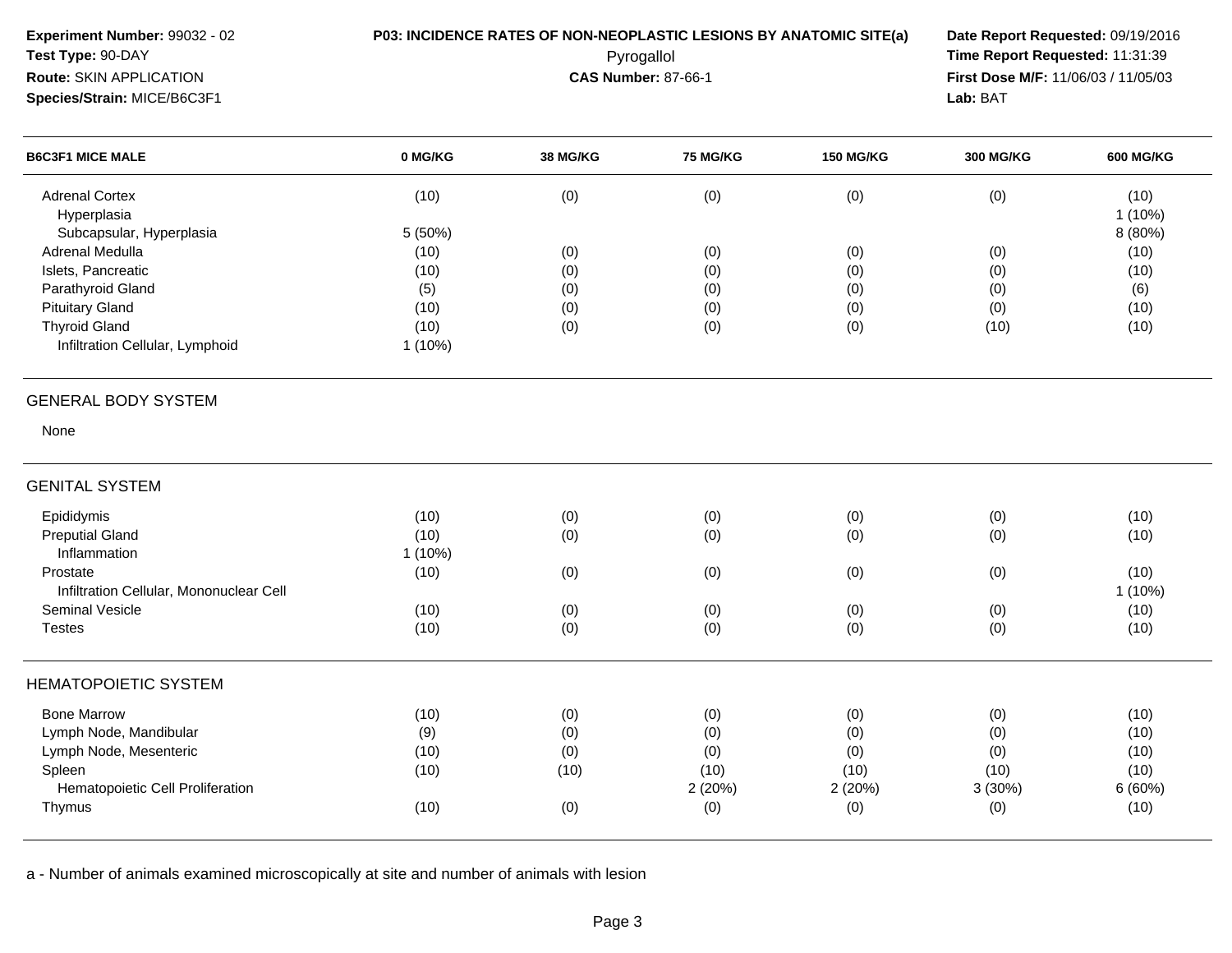| Experiment Number: 99032 - 02<br>Test Type: 90-DAY<br>Route: SKIN APPLICATION<br>Species/Strain: MICE/B6C3F1                                      |                 | P03: INCIDENCE RATES OF NON-NEOPLASTIC LESIONS BY ANATOMIC SITE(a) | Pyrogallol<br><b>CAS Number: 87-66-1</b>    |                                             | Date Report Requested: 09/19/2016<br>Time Report Requested: 11:31:39<br>First Dose M/F: 11/06/03 / 11/05/03<br>Lab: BAT |                                             |
|---------------------------------------------------------------------------------------------------------------------------------------------------|-----------------|--------------------------------------------------------------------|---------------------------------------------|---------------------------------------------|-------------------------------------------------------------------------------------------------------------------------|---------------------------------------------|
| <b>B6C3F1 MICE MALE</b>                                                                                                                           | 0 MG/KG         | <b>38 MG/KG</b>                                                    | <b>75 MG/KG</b>                             | <b>150 MG/KG</b>                            | <b>300 MG/KG</b>                                                                                                        | <b>600 MG/KG</b>                            |
| <b>INTEGUMENTARY SYSTEM</b>                                                                                                                       |                 |                                                                    |                                             |                                             |                                                                                                                         |                                             |
| Skin<br>Site Of Application, Hyperkeratosis<br>Site Of Application, Hyperplasia, Squamous<br>Site Of Application, Inflammation, Chronic<br>Active | (10)            | (10)<br>10 (100%)<br>10 (100%)<br>10 (100%)                        | (10)<br>10 (100%)<br>10 (100%)<br>10 (100%) | (10)<br>10 (100%)<br>10 (100%)<br>10 (100%) | (10)<br>10 (100%)<br>10 (100%)<br>10 (100%)                                                                             | (10)<br>10 (100%)<br>10 (100%)<br>10 (100%) |
| Site Of Application, Ulcer                                                                                                                        |                 |                                                                    |                                             |                                             | $1(10\%)$                                                                                                               | 2(20%)                                      |
| MUSCULOSKELETAL SYSTEM                                                                                                                            |                 |                                                                    |                                             |                                             |                                                                                                                         |                                             |
| <b>Bone</b>                                                                                                                                       | (10)            | (0)                                                                | (0)                                         | (0)                                         | (0)                                                                                                                     | (10)                                        |
| NERVOUS SYSTEM                                                                                                                                    |                 |                                                                    |                                             |                                             |                                                                                                                         |                                             |
| <b>Brain</b>                                                                                                                                      | (10)            | (0)                                                                | (0)                                         | (0)                                         | (0)                                                                                                                     | (10)                                        |
| <b>RESPIRATORY SYSTEM</b>                                                                                                                         |                 |                                                                    |                                             |                                             |                                                                                                                         |                                             |
| Lung<br>Serosa, Inflammation                                                                                                                      | (10)            | (0)                                                                | (0)                                         | (0)                                         | (0)                                                                                                                     | (10)<br>1 (10%)                             |
| Nose<br>Trachea                                                                                                                                   | (10)<br>(10)    | (0)<br>(0)                                                         | (0)<br>(0)                                  | (0)<br>(0)                                  | (0)<br>(0)                                                                                                              | (10)<br>(10)                                |
| SPECIAL SENSES SYSTEM                                                                                                                             |                 |                                                                    |                                             |                                             |                                                                                                                         |                                             |
| Eye<br>Harderian Gland                                                                                                                            | (10)<br>(10)    | (0)<br>(0)                                                         | (0)<br>(0)                                  | (0)<br>(0)                                  | (0)<br>(0)                                                                                                              | (10)<br>(10)                                |
| <b>URINARY SYSTEM</b>                                                                                                                             |                 |                                                                    |                                             |                                             |                                                                                                                         |                                             |
| Kidney<br>Inflammation                                                                                                                            | (10)<br>4 (40%) | (0)                                                                | (0)                                         | (0)                                         | (0)                                                                                                                     | (10)<br>5 (50%)                             |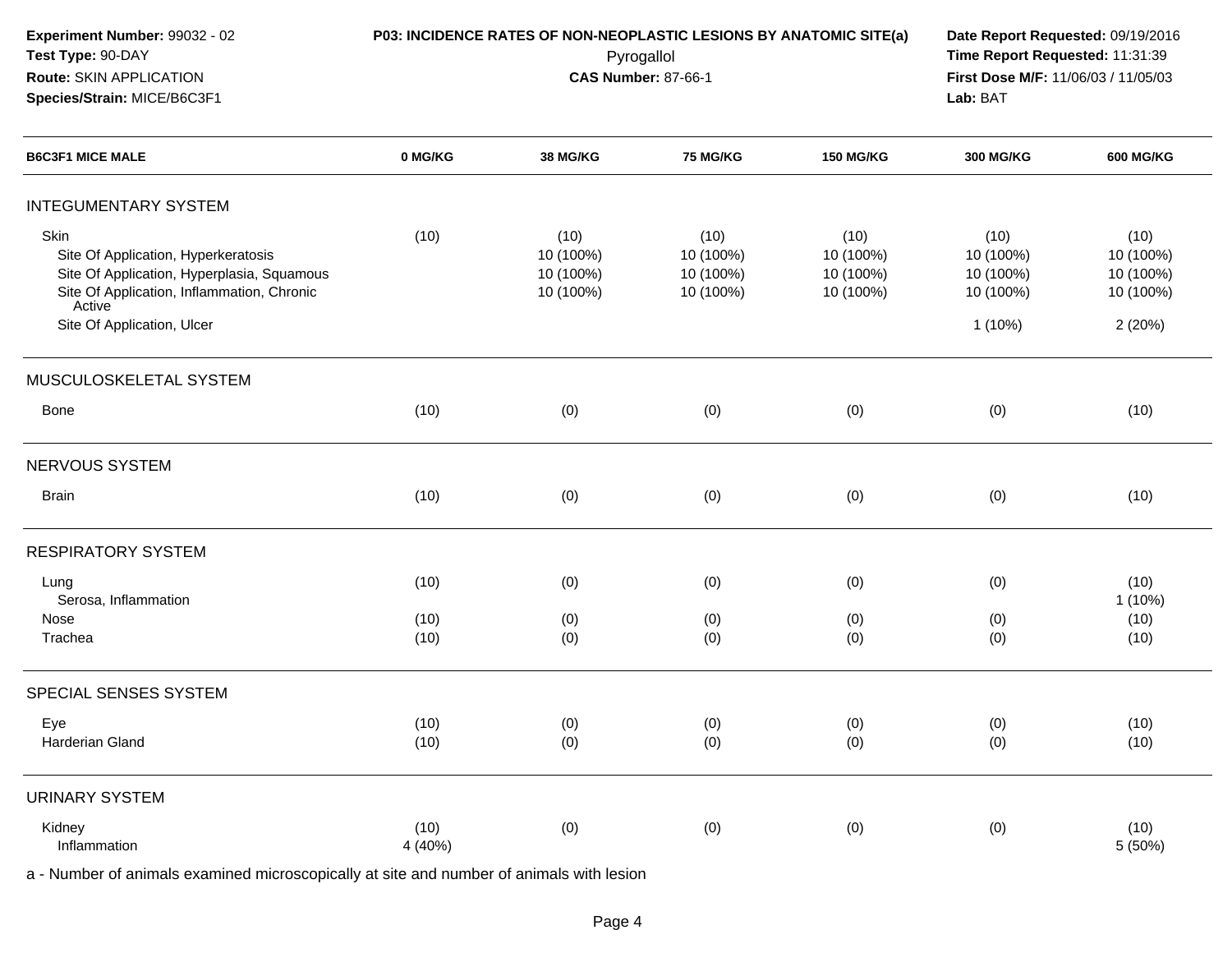| Experiment Number: 99032 - 02<br>Test Type: 90-DAY<br><b>Route: SKIN APPLICATION</b><br>Species/Strain: MICE/B6C3F1 |                              |          | P03: INCIDENCE RATES OF NON-NEOPLASTIC LESIONS BY ANATOMIC SITE(a)<br>Pyrogallol<br><b>CAS Number: 87-66-1</b> |                  | Date Report Requested: 09/19/2016<br>Time Report Requested: 11:31:39<br><b>First Dose M/F: 11/06/03 / 11/05/03</b><br>Lab: BAT |                                       |
|---------------------------------------------------------------------------------------------------------------------|------------------------------|----------|----------------------------------------------------------------------------------------------------------------|------------------|--------------------------------------------------------------------------------------------------------------------------------|---------------------------------------|
| <b>B6C3F1 MICE MALE</b>                                                                                             | 0 MG/KG                      | 38 MG/KG | <b>75 MG/KG</b>                                                                                                | <b>150 MG/KG</b> | <b>300 MG/KG</b>                                                                                                               | 600 MG/KG                             |
| Nephropathy<br>Renal Tubule, Vacuolization Cytoplasmic<br>Urinary Bladder<br>Inflammation                           | 10 (100%)<br>(10)<br>l (10%) | (0)      | (0)                                                                                                            | (0)              | (0)                                                                                                                            | 2(20%)<br>$9(90\%)$<br>(10)<br>2(20%) |

\*\*\* END OF MALE \*\*\*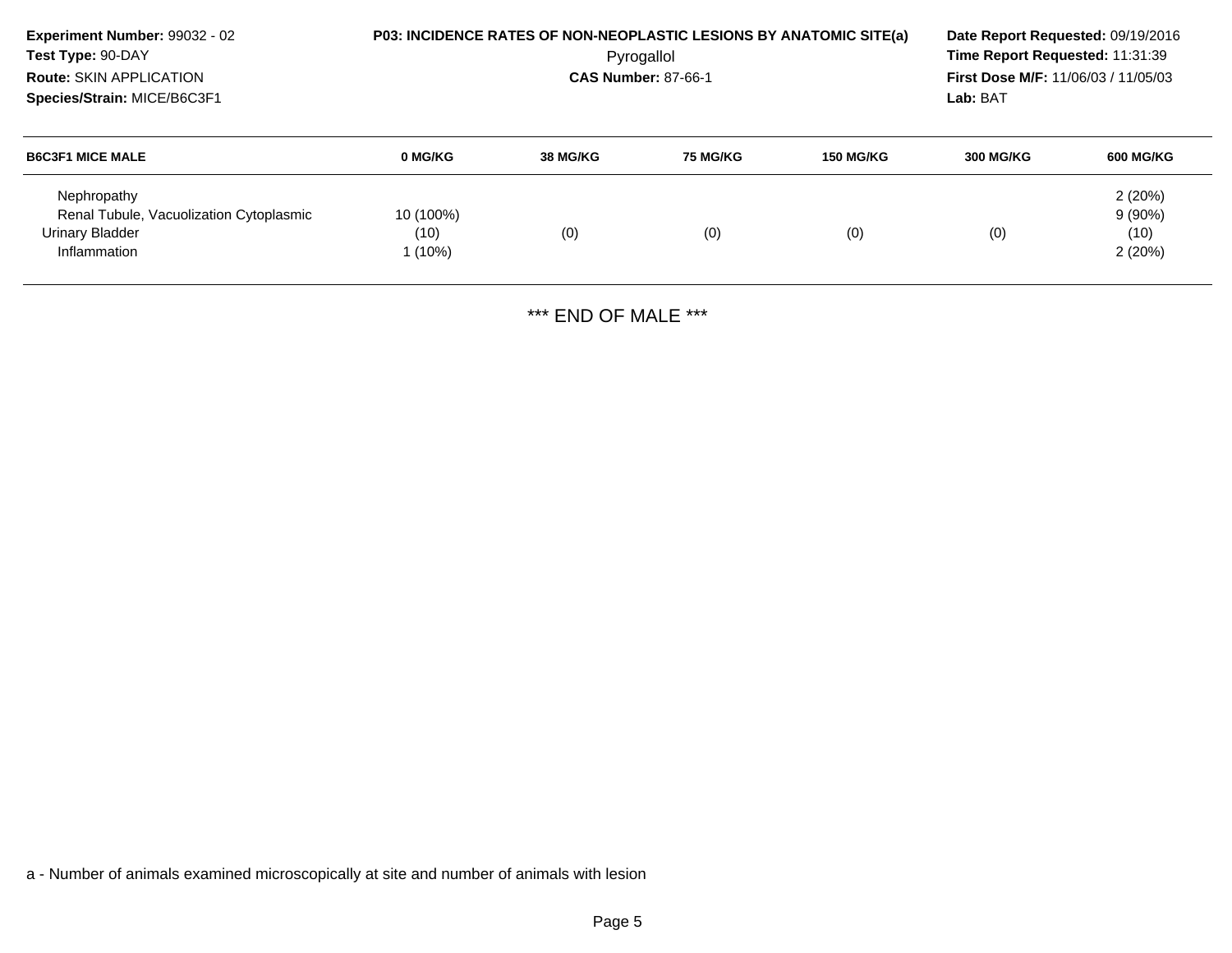**Experiment Number:** 99032 - 02**P03: INCIDENCE RATES OF NON-NEOPLASTIC LESIONS BY ANATOMIC SITE(a) Date Report Requested: 09/19/2016<br>Pyrogallol <b>Proport Report Requested:** 11:31:39 **Test Type:** 90-DAY Pyrogallol **Time Report Requested:** 11:31:39 **Route:** SKIN APPLICATION**Species/Strain:** MICE/B6C3F1**Lab:** BAT

**First Dose M/F:** 11/06/03 / 11/05/03<br>**Lab:** BAT

| <b>B6C3F1 MICE FEMALE</b>                                                    | 0 MG/KG   | <b>38 MG/KG</b> | <b>75 MG/KG</b> | <b>150 MG/KG</b> | <b>300 MG/KG</b> | <b>600 MG/KG</b> |
|------------------------------------------------------------------------------|-----------|-----------------|-----------------|------------------|------------------|------------------|
| <b>Disposition Summary</b>                                                   |           |                 |                 |                  |                  |                  |
| <b>Animals Initially In Study</b><br><b>Early Deaths</b><br><b>Survivors</b> | 10        | 10              | 10              | 10               | 10               | 10               |
| <b>Terminal Sacrifice</b>                                                    | 10        | 10              | 10              | 10               | 10               | 10               |
| <b>Animals Examined Microscopically</b>                                      | 10        | 10              | 10              | 10               | 10               | 10               |
| <b>ALIMENTARY SYSTEM</b>                                                     |           |                 |                 |                  |                  |                  |
| Esophagus                                                                    | (10)      | (0)             | (0)             | (0)              | (0)              | (10)             |
| Gallbladder                                                                  | (10)      | (0)             | (0)             | (0)              | (0)              | (10)             |
| Infiltration Cellular, Mononuclear Cell                                      | 1(10%)    |                 |                 |                  |                  |                  |
| Intestine Large, Cecum                                                       | (10)      | (0)             | (0)             | (0)              | (0)              | (10)             |
| Hyperplasia, Lymphoid                                                        | $1(10\%)$ |                 |                 |                  |                  |                  |
| Lymphoid Tissue, Hyperplasia                                                 | $1(10\%)$ |                 |                 |                  |                  |                  |
| Intestine Large, Colon                                                       | (10)      | (0)             | (0)             | (0)              | (0)              | (10)             |
| Intestine Large, Rectum                                                      | (10)      | (0)             | (0)             | (0)              | (0)              | (10)             |
| Intestine Small, Duodenum                                                    | (10)      | (0)             | (0)             | (0)              | (0)              | (10)             |
| Intestine Small, Ileum                                                       | (10)      | (0)             | (0)             | (0)              | (0)              | (10)             |
| Intestine Small, Jejunum                                                     | (10)      | (0)             | (0)             | (0)              | (0)              | (10)             |
| Peyer's Patch, Hyperplasia                                                   | $1(10\%)$ |                 |                 |                  |                  |                  |
| Liver                                                                        | (10)      | (0)             | (0)             | (0)              | (0)              | (10)             |
| Hematopoietic Cell Proliferation                                             | 8 (80%)   |                 |                 |                  |                  | 6(60%)           |
| Inflammation                                                                 | 4 (40%)   |                 |                 |                  |                  | 5 (50%)          |
| Pancreas                                                                     | (10)      | (0)             | (0)             | (0)              | (0)              | (10)             |
| Ectopic Spleen                                                               |           |                 |                 |                  |                  | $1(10\%)$        |
| Salivary Glands                                                              | (10)      | (0)             | (0)             | (0)              | (0)              | (10)             |
| Stomach, Forestomach                                                         | (10)      | (0)             | (0)             | (0)              | (0)              | (10)             |
| Stomach, Glandular                                                           | (10)      | (0)             | (0)             | (0)              | (0)              | (10)             |
| CARDIOVASCULAR SYSTEM                                                        |           |                 |                 |                  |                  |                  |
| <b>Blood Vessel</b>                                                          | (10)      | (0)             | (0)             | (0)              | (0)              | (10)             |
| Heart                                                                        | (10)      | (0)             | (0)             | (0)              | (0)              | (10)             |
|                                                                              |           |                 |                 |                  |                  |                  |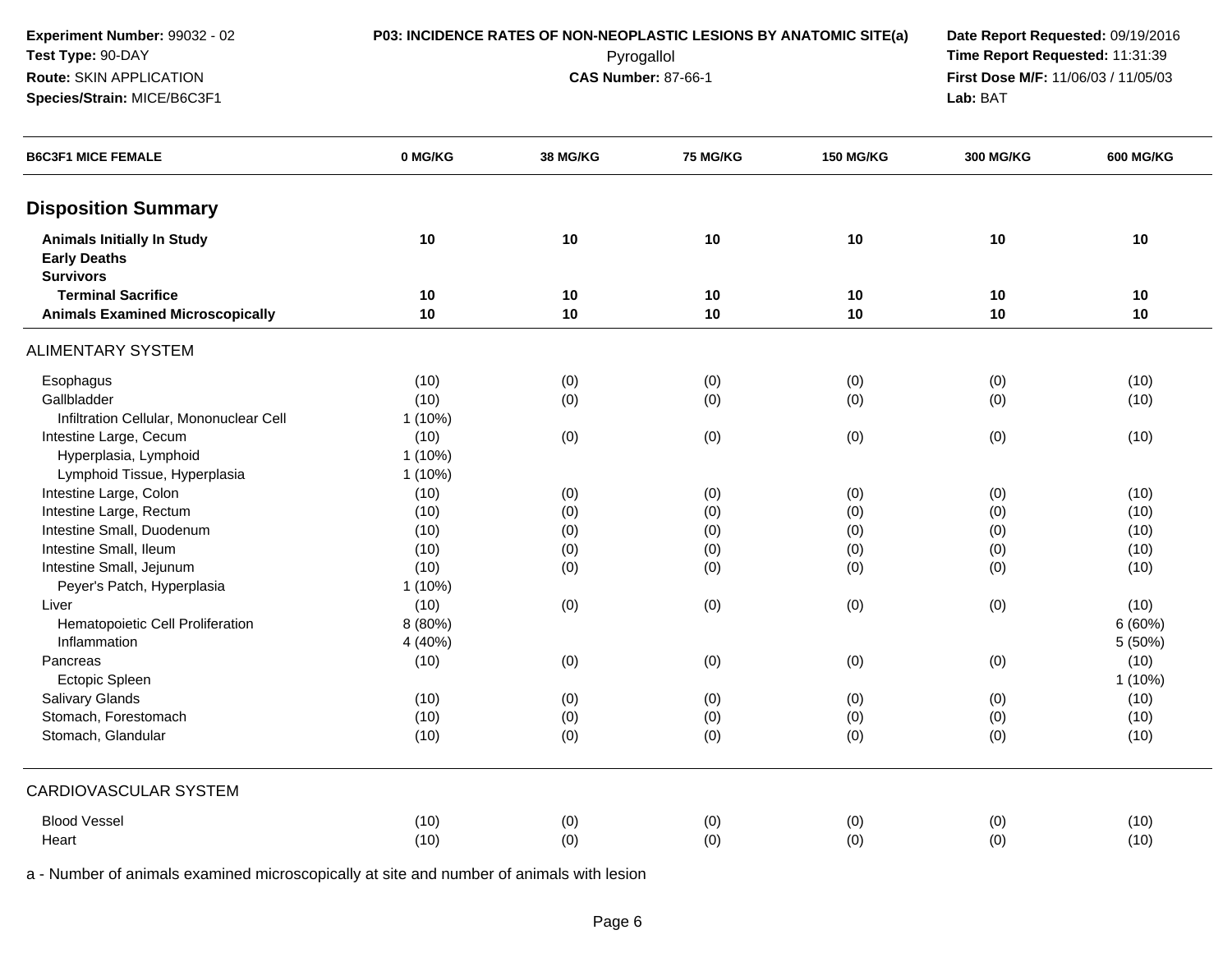| Experiment Number: 99032 - 02<br>Test Type: 90-DAY<br>Route: SKIN APPLICATION<br>Species/Strain: MICE/B6C3F1                   |                                                | <b>CAS Number: 87-66-1</b>                 | P03: INCIDENCE RATES OF NON-NEOPLASTIC LESIONS BY ANATOMIC SITE(a)<br>Pyrogallol |                                             | Lab: BAT                                    | Date Report Requested: 09/19/2016<br>Time Report Requested: 11:31:39<br>First Dose M/F: 11/06/03 / 11/05/03 |  |  |
|--------------------------------------------------------------------------------------------------------------------------------|------------------------------------------------|--------------------------------------------|----------------------------------------------------------------------------------|---------------------------------------------|---------------------------------------------|-------------------------------------------------------------------------------------------------------------|--|--|
| <b>B6C3F1 MICE FEMALE</b>                                                                                                      | 0 MG/KG                                        | <b>38 MG/KG</b>                            | 75 MG/KG                                                                         | <b>150 MG/KG</b>                            | <b>300 MG/KG</b>                            | <b>600 MG/KG</b>                                                                                            |  |  |
| <b>ENDOCRINE SYSTEM</b>                                                                                                        |                                                |                                            |                                                                                  |                                             |                                             |                                                                                                             |  |  |
| <b>Adrenal Cortex</b><br>Subcapsular, Hyperplasia<br><b>Adrenal Medulla</b>                                                    | (10)<br>10 (100%)<br>(10)                      | (0)<br>(0)                                 | (0)<br>(0)                                                                       | (0)<br>(0)                                  | (0)<br>(0)                                  | (10)<br>10 (100%)<br>(10)                                                                                   |  |  |
| Islets, Pancreatic<br>Parathyroid Gland<br>Ectopic Thymus                                                                      | (10)<br>(8)                                    | (0)<br>(0)                                 | (0)<br>(0)                                                                       | (0)<br>(0)                                  | (0)<br>(0)                                  | (10)<br>(9)<br>$1(11\%)$                                                                                    |  |  |
| <b>Pituitary Gland</b><br><b>Thyroid Gland</b>                                                                                 | (10)<br>(10)                                   | (0)<br>(0)                                 | (0)<br>(0)                                                                       | (0)<br>(0)                                  | (0)<br>(0)                                  | (10)<br>(10)                                                                                                |  |  |
| <b>GENERAL BODY SYSTEM</b>                                                                                                     |                                                |                                            |                                                                                  |                                             |                                             |                                                                                                             |  |  |
| None                                                                                                                           |                                                |                                            |                                                                                  |                                             |                                             |                                                                                                             |  |  |
| <b>GENITAL SYSTEM</b>                                                                                                          |                                                |                                            |                                                                                  |                                             |                                             |                                                                                                             |  |  |
| <b>Clitoral Gland</b><br>Inflammation                                                                                          | (10)<br>1 (10%)                                | (0)                                        | (0)                                                                              | (0)                                         | (0)                                         | (10)                                                                                                        |  |  |
| Ovary<br>Uterus                                                                                                                | (10)<br>(10)                                   | (0)<br>(0)                                 | (0)<br>(0)                                                                       | (0)<br>(0)                                  | (0)<br>(0)                                  | (10)<br>(10)                                                                                                |  |  |
| <b>HEMATOPOIETIC SYSTEM</b>                                                                                                    |                                                |                                            |                                                                                  |                                             |                                             |                                                                                                             |  |  |
| <b>Bone Marrow</b><br>Lymph Node, Mandibular<br>Lymph Node, Mesenteric<br>Spleen<br>Hematopoietic Cell Proliferation<br>Thymus | (10)<br>(10)<br>(10)<br>(10)<br>3(30%)<br>(10) | (0)<br>(0)<br>(0)<br>(10)<br>6(60%)<br>(0) | (0)<br>(0)<br>(0)<br>(10)<br>6(60%)<br>(0)                                       | (0)<br>(0)<br>(0)<br>(10)<br>4 (40%)<br>(0) | (0)<br>(0)<br>(0)<br>(10)<br>7 (70%)<br>(0) | (10)<br>(10)<br>(10)<br>(10)<br>6(60%)<br>(10)                                                              |  |  |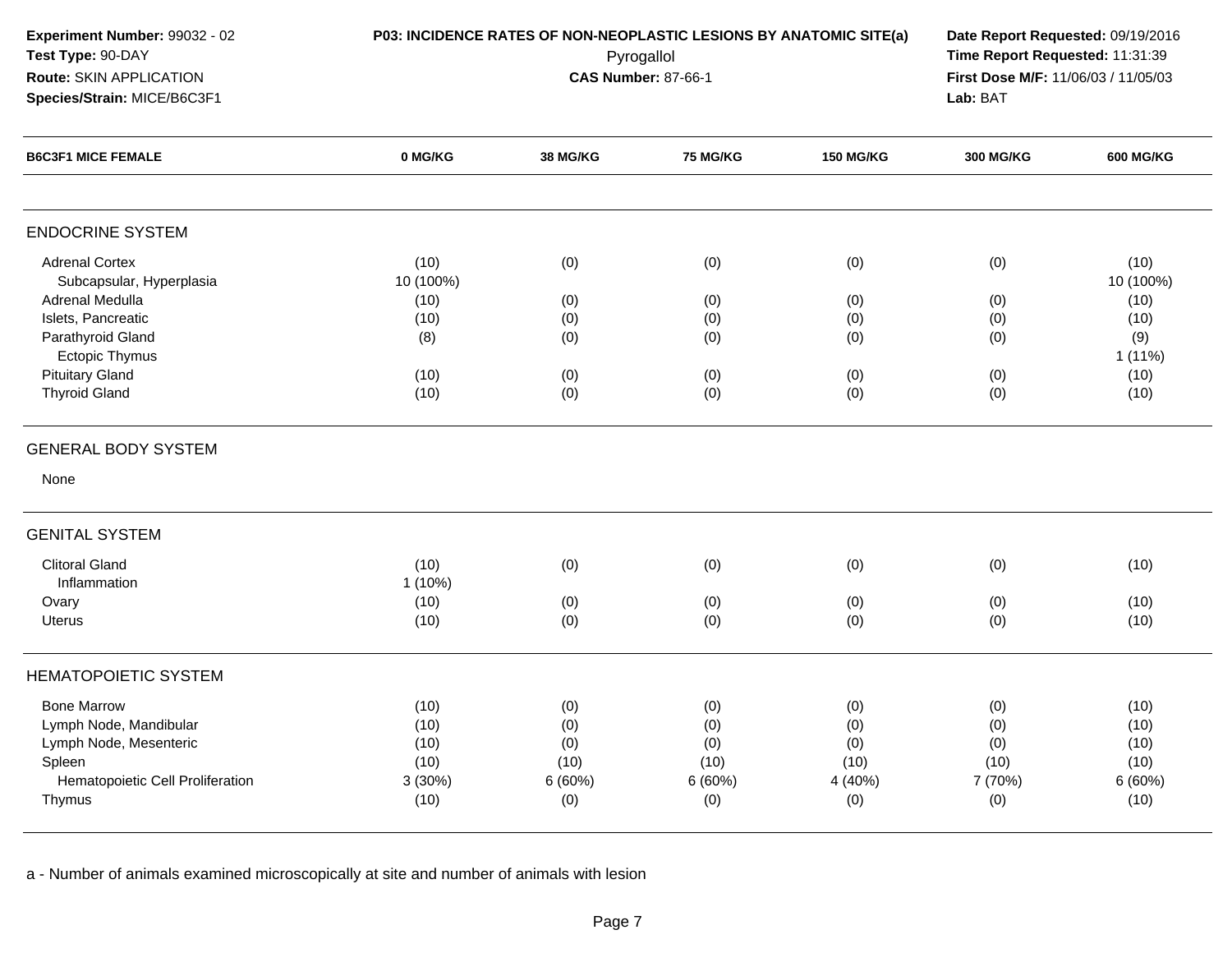INTEGUMENTARY SYSTEMMammary Glandd (10) (0) (0) (0) (0) (0) (0) (0) (0) (10) Skin (10) (10) (10) (10) (10) (10) Site Of Application, Erosionn and the contract of the contract of the contract of the contract of the contract of the contract of the contract of the contract of the contract of the contract of the contract of the contract of the contract of the cont Site Of Application, Hyperkeratosis 10 (100%) 10 (100%) 10 (100%) 9 (90%) 10 (100%) Site Of Application, Hyperplasia, Squamous 10 (100%) 10 (100%) 10 (100%) 10 (100%) 10 (100%) Site Of Application, Inflammation, Focal,Chronic Active Site Of Application, Inflammation, Chronic1 (10%)Active Site Of Application, Necrosis10 (100%) 10 (100%) 10 (100%) 10 (100%) 10 (100%) s and  $1\,(10\%)$ Site Of Application, Ulcerтелеси в совета в совета в совета в совета в совета в совета в совета в совета в совета в 3 (30%) и 3 (30%) и MUSCULOSKELETAL SYSTEMBonee (10) (0) (0) (0) (0) (0) (0) (0) (0) (10) NERVOUS SYSTEM**Experiment Number:** 99032 - 02 **P03: INCIDENCE RATES OF NON-NEOPLASTIC LESIONS BY ANATOMIC SITE(a) Date Report Requested:** 09/19/2016 **Test Type:** 90-DAY Pyrogallol **Time Report Requested:** 11:31:39 **Route:** SKIN APPLICATION**First Dose M/F:** 11/06/03 / 11/05/03<br>**Lab:** BAT **Species/Strain:** MICE/B6C3F1 **Lab:** BAT**B6C3F1 MICE FEMALE 0 MG/KG38 MG/KG 75 MG/KG 150 MG/KG 300 MG/KG 600 MG/KG**

n (10) (10) (0) (0) (0) (0) (0) (0) (0) (0) (10)

g (10) (10) (0) (0) (0) (0) (0) (0) (0) (0) (10)

e (10) (0) (0) (0) (0) (0) (0) (0) (0) (10)

a (10) (0) (0) (0) (0) (0) (0) (0) (0) (10)

n and the contract of the contract of the contract of the contract of the contract of the contract of the contract of the contract of the contract of the contract of the contract of the contract of the contract of the cont

| SPECIAL SENSES SYSTEM |  |  |  |  |  |  |  |  |  |  |  |  |  |
|-----------------------|--|--|--|--|--|--|--|--|--|--|--|--|--|

Perivascular, Inflammation

RESPIRATORY SYSTEM

Brain

Lung

Nose

Trachea

| Ear             | 74   | (0) | (0) | (0) | (0) | (0)  |
|-----------------|------|-----|-----|-----|-----|------|
| $\cdots$<br>⊏ve | (10) | (0) | (0) | (0) | (0) | (10) |
| Harderian Gland | (10) | (0) | (0) | (0) | (0) | (10) |